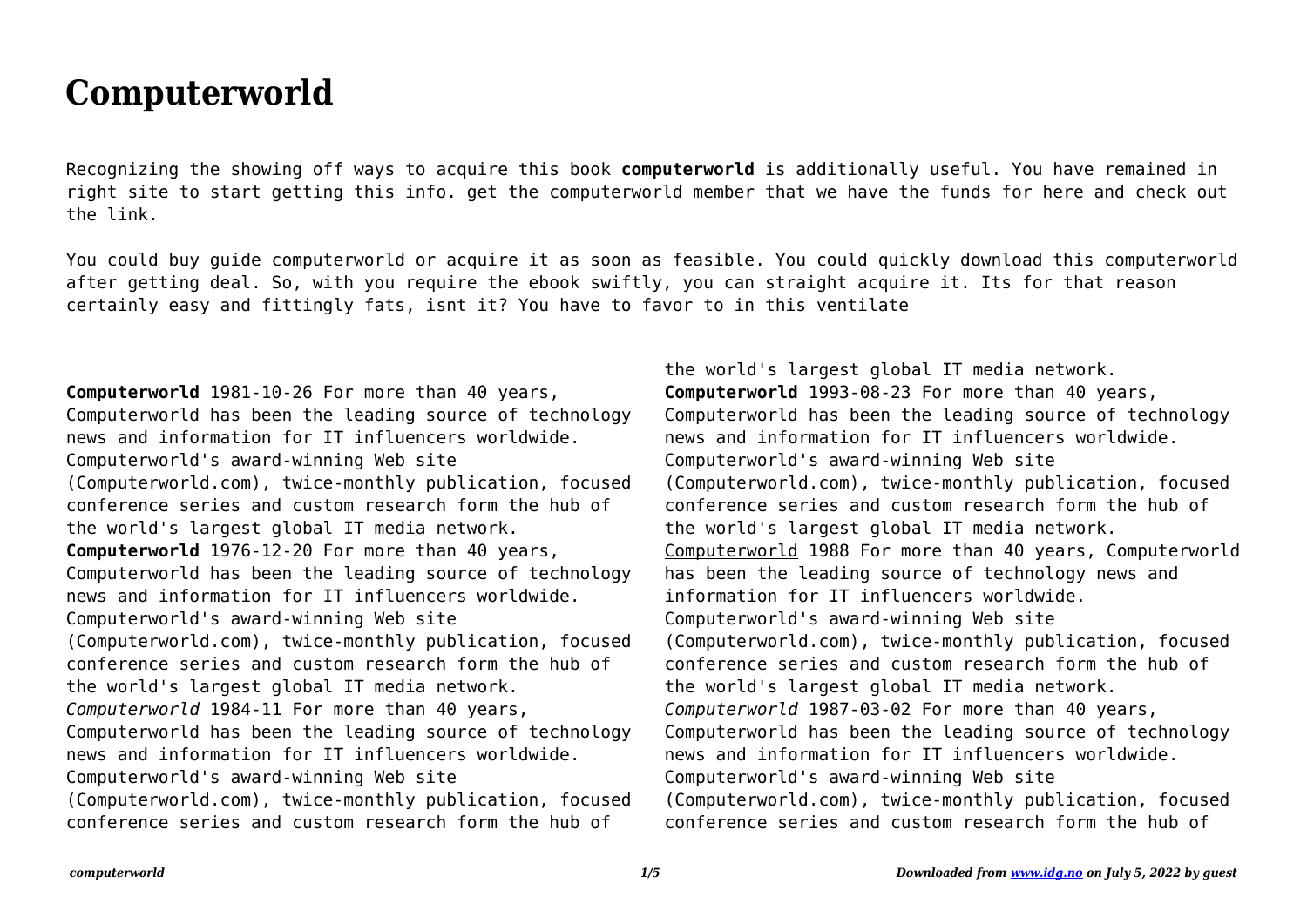the world's largest global IT media network. **Computerworld** 1984-12-24 For more than 40 years, Computerworld has been the leading source of technology news and information for IT influencers worldwide. Computerworld's award-winning Web site (Computerworld.com), twice-monthly publication, focused conference series and custom research form the hub of the world's largest global IT media network. **Computerworld** 2000-05-22 For more than 40 years, Computerworld has been the leading source of technology news and information for IT influencers worldwide. Computerworld's award-winning Web site (Computerworld.com), twice-monthly publication, focused conference series and custom research form the hub of the world's largest global IT media network. Computerworld 1985-07-22 For more than 40 years, Computerworld has been the leading source of technology news and information for IT influencers worldwide. Computerworld's award-winning Web site (Computerworld.com), twice-monthly publication, focused conference series and custom research form the hub of the world's largest global IT media network. **Computerworld** 1985-10-07 For more than 40 years, Computerworld has been the leading source of technology news and information for IT influencers worldwide. Computerworld's award-winning Web site (Computerworld.com), twice-monthly publication, focused conference series and custom research form the hub of the world's largest global IT media network. Computerworld 1984-05-21 For more than 40 years, Computerworld has been the leading source of technology news and information for IT influencers worldwide. Computerworld's award-winning Web site (Computerworld.com), twice-monthly publication, focused

conference series and custom research form the hub of the world's largest global IT media network. Computerworld 1985-03-25 For more than 40 years, Computerworld has been the leading source of technology news and information for IT influencers worldwide. Computerworld's award-winning Web site (Computerworld.com), twice-monthly publication, focused conference series and custom research form the hub of the world's largest global IT media network. **Computerworld** 1983-07-11 For more than 40 years, Computerworld has been the leading source of technology news and information for IT influencers worldwide. Computerworld's award-winning Web site (Computerworld.com), twice-monthly publication, focused conference series and custom research form the hub of the world's largest global IT media network. **Computerworld** 1973-08-29 For more than 40 years, Computerworld has been the leading source of technology news and information for IT influencers worldwide. Computerworld's award-winning Web site (Computerworld.com), twice-monthly publication, focused conference series and custom research form the hub of the world's largest global IT media network. *Computerworld* 1980-10-20 For more than 40 years, Computerworld has been the leading source of technology news and information for IT influencers worldwide. Computerworld's award-winning Web site (Computerworld.com), twice-monthly publication, focused conference series and custom research form the hub of the world's largest global IT media network. **Computerworld** 1977-09-26 For more than 40 years, Computerworld has been the leading source of technology news and information for IT influencers worldwide. Computerworld's award-winning Web site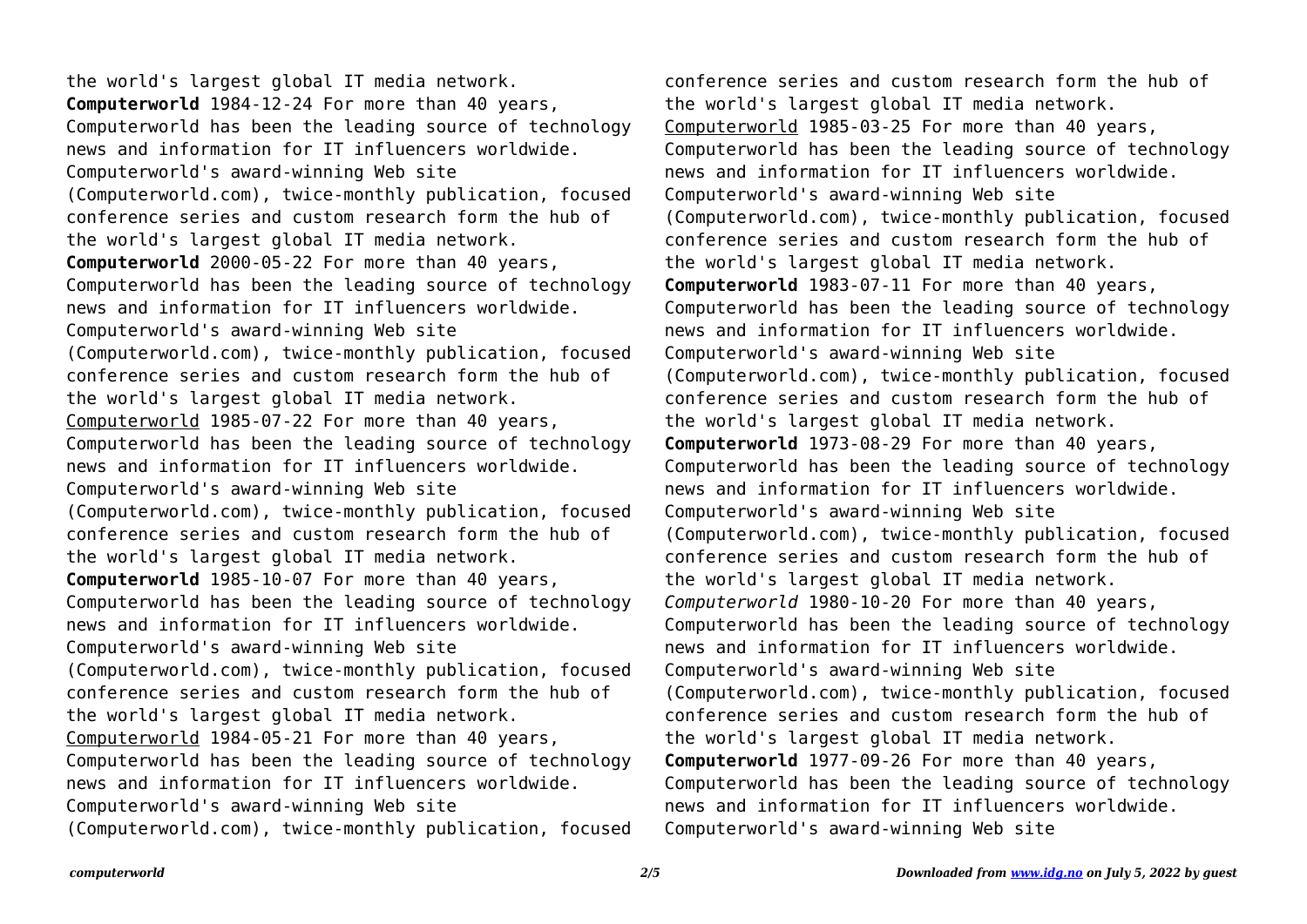(Computerworld.com), twice-monthly publication, focused conference series and custom research form the hub of the world's largest global IT media network. Computerworld 1983-04-11 For more than 40 years, Computerworld has been the leading source of technology news and information for IT influencers worldwide. Computerworld's award-winning Web site (Computerworld.com), twice-monthly publication, focused conference series and custom research form the hub of the world's largest global IT media network. Computerworld 1994-01-24 For more than 40 years, Computerworld has been the leading source of technology news and information for IT influencers worldwide. Computerworld's award-winning Web site (Computerworld.com), twice-monthly publication, focused conference series and custom research form the hub of the world's largest global IT media network. Computerworld 1985-04-22 For more than 40 years, Computerworld has been the leading source of technology news and information for IT influencers worldwide. Computerworld's award-winning Web site (Computerworld.com), twice-monthly publication, focused conference series and custom research form the hub of the world's largest global IT media network. **Computerworld** 1987-04-20 For more than 40 years, Computerworld has been the leading source of technology news and information for IT influencers worldwide. Computerworld's award-winning Web site (Computerworld.com), twice-monthly publication, focused conference series and custom research form the hub of the world's largest global IT media network. **Computerworld** 1980-12 For more than 40 years, Computerworld has been the leading source of technology news and information for IT influencers worldwide.

Computerworld's award-winning Web site (Computerworld.com), twice-monthly publication, focused conference series and custom research form the hub of the world's largest global IT media network. Computerworld 1988-02-08 For more than 40 years, Computerworld has been the leading source of technology news and information for IT influencers worldwide. Computerworld's award-winning Web site (Computerworld.com), twice-monthly publication, focused conference series and custom research form the hub of the world's largest global IT media network. Computerworld 1982-06-07 For more than 40 years, Computerworld has been the leading source of technology news and information for IT influencers worldwide. Computerworld's award-winning Web site (Computerworld.com), twice-monthly publication, focused conference series and custom research form the hub of the world's largest global IT media network. Computerworld 1999-08-16 For more than 40 years, Computerworld has been the leading source of technology news and information for IT influencers worldwide. Computerworld's award-winning Web site (Computerworld.com), twice-monthly publication, focused conference series and custom research form the hub of the world's largest global IT media network. *Computerworld* 1998-11-30 For more than 40 years, Computerworld has been the leading source of technology news and information for IT influencers worldwide. Computerworld's award-winning Web site (Computerworld.com), twice-monthly publication, focused conference series and custom research form the hub of the world's largest global IT media network. Computerworld 1986-10-27 For more than 40 years, Computerworld has been the leading source of technology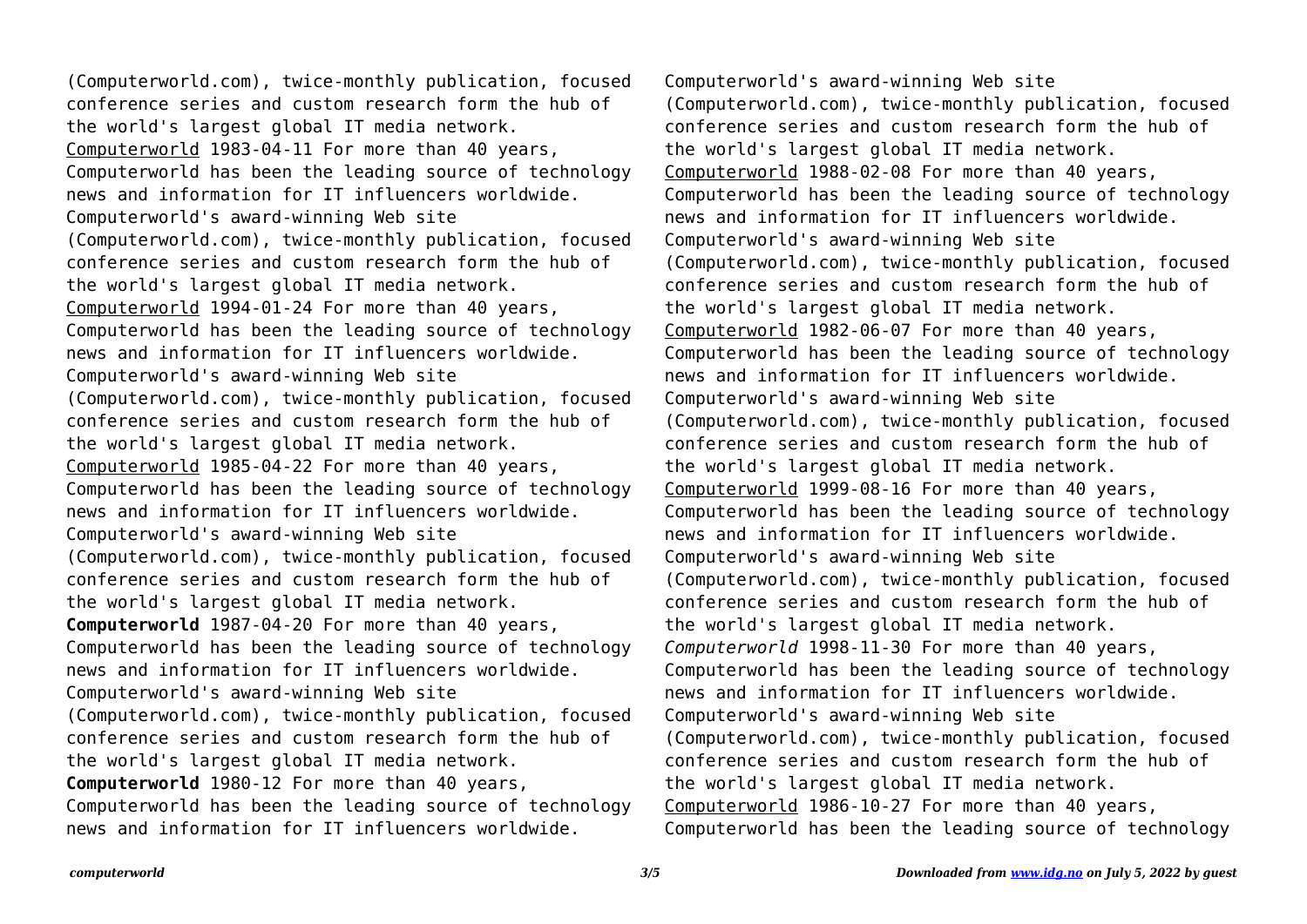news and information for IT influencers worldwide. Computerworld's award-winning Web site (Computerworld.com), twice-monthly publication, focused conference series and custom research form the hub of the world's largest global IT media network. **Computerworld** 1993-11-01 For more than 40 years, Computerworld has been the leading source of technology news and information for IT influencers worldwide. Computerworld's award-winning Web site (Computerworld.com), twice-monthly publication, focused conference series and custom research form the hub of the world's largest global IT media network. *Computerworld* 2000-04-03 For more than 40 years, Computerworld has been the leading source of technology news and information for IT influencers worldwide. Computerworld's award-winning Web site (Computerworld.com), twice-monthly publication, focused conference series and custom research form the hub of the world's largest global IT media network. **Computerworld** 2001-12-10 For more than 40 years, Computerworld has been the leading source of technology news and information for IT influencers worldwide. Computerworld's award-winning Web site (Computerworld.com), twice-monthly publication, focused conference series and custom research form the hub of the world's largest global IT media network. *Computerworld* 2000-03-06 For more than 40 years, Computerworld has been the leading source of technology news and information for IT influencers worldwide. Computerworld's award-winning Web site (Computerworld.com), twice-monthly publication, focused conference series and custom research form the hub of the world's largest global IT media network. *Computerworld* 1980-05-05 For more than 40 years,

Computerworld has been the leading source of technology news and information for IT influencers worldwide. Computerworld's award-winning Web site (Computerworld.com), twice-monthly publication, focused conference series and custom research form the hub of the world's largest global IT media network. *Computerworld* Alfred Elton Van Vogt 1983 **Computerworld** 1986-01-13 For more than 40 years, Computerworld has been the leading source of technology news and information for IT influencers worldwide. Computerworld's award-winning Web site (Computerworld.com), twice-monthly publication, focused conference series and custom research form the hub of the world's largest global IT media network. Computerworld 1993-06-21 For more than 40 years, Computerworld has been the leading source of technology news and information for IT influencers worldwide. Computerworld's award-winning Web site (Computerworld.com), twice-monthly publication, focused conference series and custom research form the hub of the world's largest global IT media network. *Computerworld* 1975-09-10 For more than 40 years, Computerworld has been the leading source of technology news and information for IT influencers worldwide. Computerworld's award-winning Web site (Computerworld.com), twice-monthly publication, focused conference series and custom research form the hub of the world's largest global IT media network. **Computerworld** 1985-09-30 For more than 40 years, Computerworld has been the leading source of technology news and information for IT influencers worldwide. Computerworld's award-winning Web site (Computerworld.com), twice-monthly publication, focused conference series and custom research form the hub of